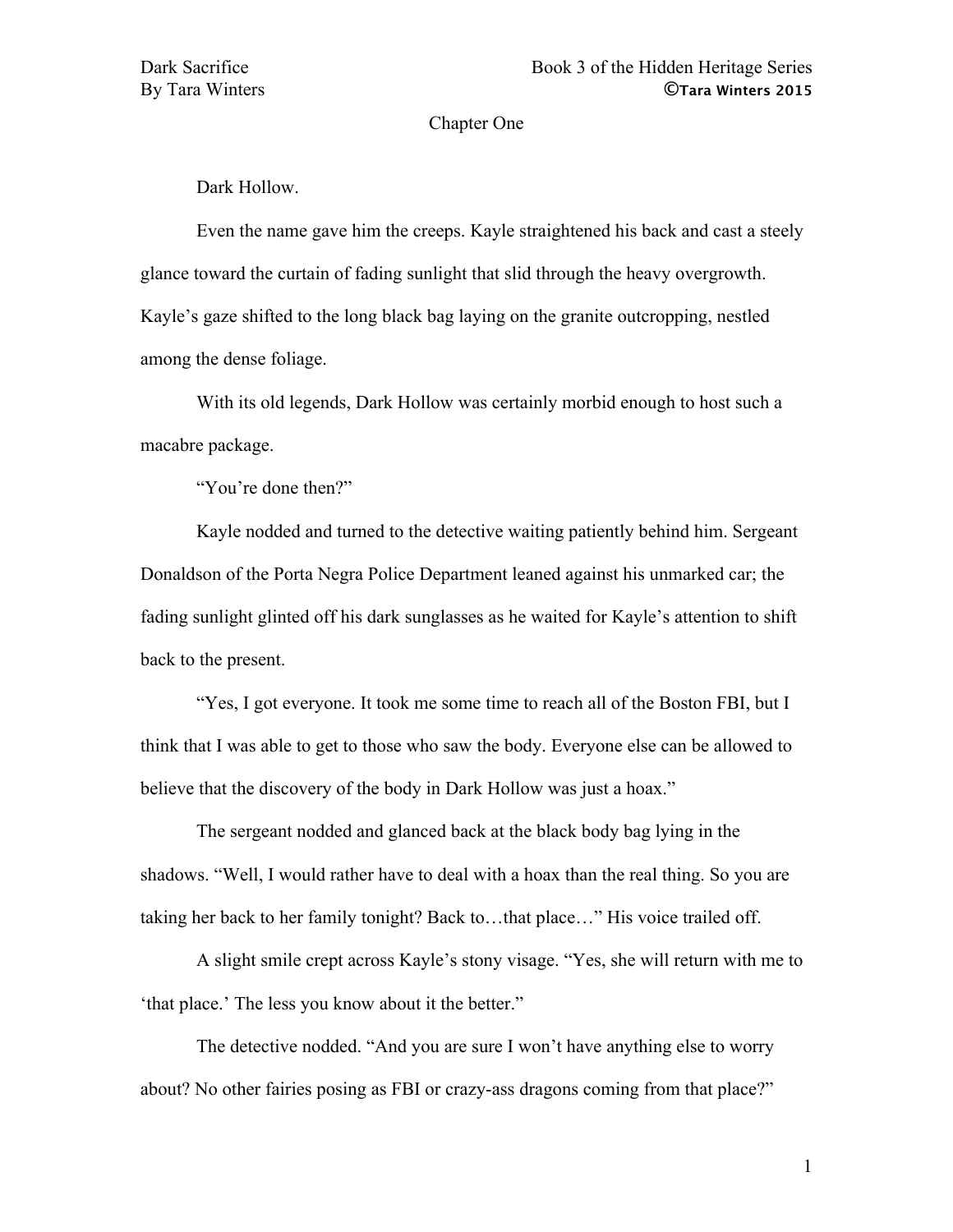"They are Faye, not fairies. And we don't have any dragons." Kayle inhaled deeply. "At least we didn't when I left. Who knows now?"

Detective Donaldson laughed. "Well, I wish you safe travels." He glanced over again as the gloom began to hug the long, dark body bag, "Please send my condolences to her family. Whoever she is."

"I will." Kayle nodded. "Watch over Tabitha and Doni's family. I do not anticipate any trouble, but I am not sure if this might escalate."

"I thought you said that you reinforced this…" the detective wiggled his fingers in air quotes, "'magic net'–or whatever it was that was supposed to keep out clowns like our fake FBI fairy."

"I did reinforce it, but he was able to slip under while Doni and I were away. Of course, it keeps magical folk like myself out, but that does not mean that humans cannot come and go," Kayle cautioned.

"Why humans? I thought that the magic people would present most of the problem."

"That should be so. But if the magic are not allowed on the island, it would make sense that anyone looking to stir up more mischief might seek to use humans," Kayle commented.

"You know, when you started telling me all this bullshit, I was kind of under the impression that your plan was to clean this up. Now you are telling me we may have more to worry about?" Detective Donaldson walked toward the door of his unmarked car.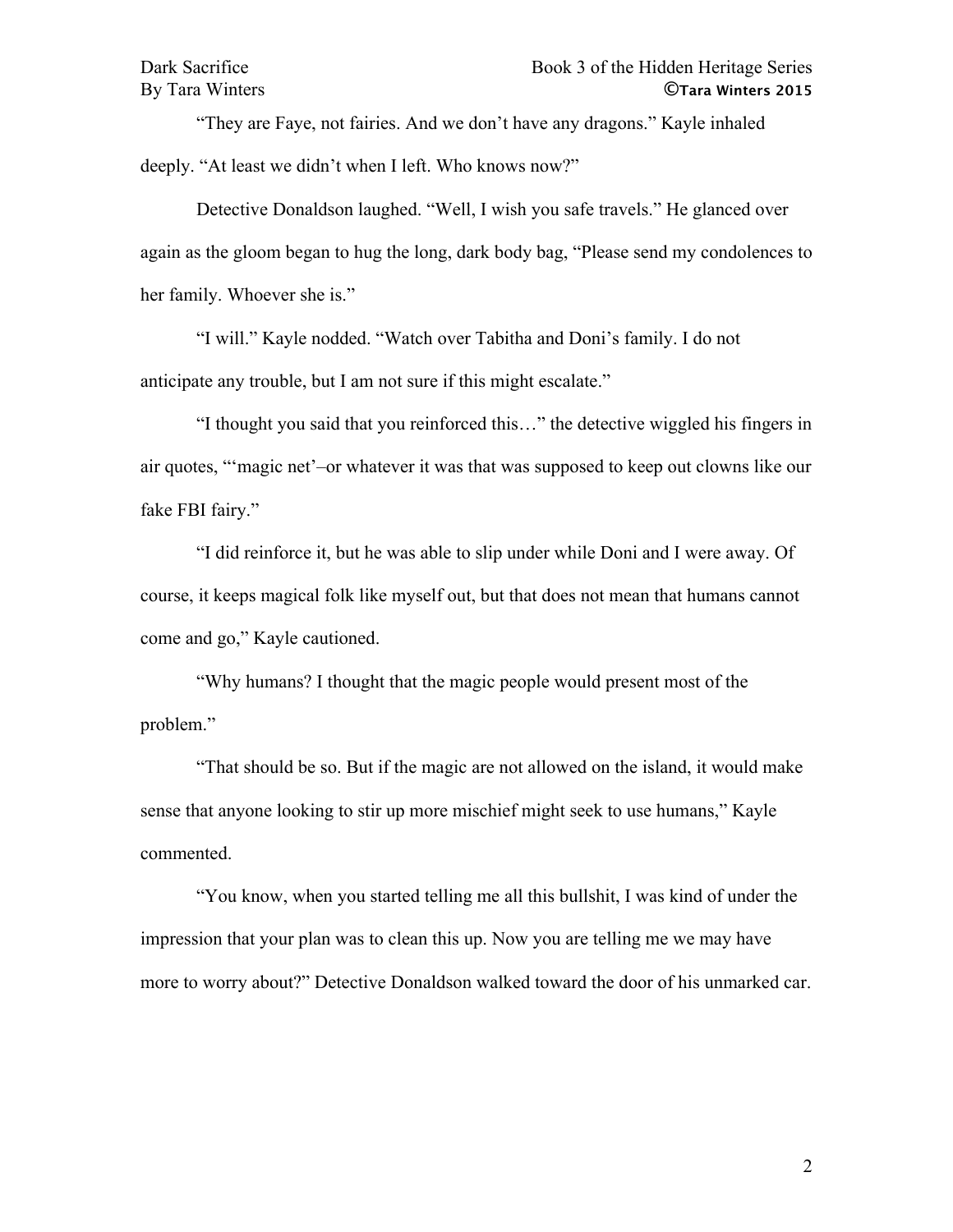Kayle extended his hand in farewell. "You think that if I hadn't shared this with you, you wouldn't have come up with something else to worry about? The offer is still open. I can still wipe your memories, as I did with the others."

Donaldson shook Kayle's hand and responded with a wry grin. "What, and miss out on the ongoing saga? Besides, with the tourist season in full swing I just didn't have enough to worry about. I was hoping you could dish out some new excitement to keep me up at night."

"Take care, my friend."

Kayle turned to head back toward the portal, his thoughts already focused on his return to Caska.

As the sun began to set behind the Caskan mountains, Doni gazed out the door. She wrapped the robe tighter around her slim waist before she lifted her cup of tea and stepped onto the balcony. The humid air was still warm after the sticky day, but after a cool shower, the darkening skies now gave the evening a cool, misty feel. Her nerves began to settle. She intentionally made her mind blank to allow the calm from the expanding pink skies to seep into her soul and soothe the turmoil there.

The door below slammed, and heavy footfalls echoed as they made their way up the stone stairs toward her circular chamber.

So much for peace.

"Doni?" Kayle's voice sounded harsh.

"Out here."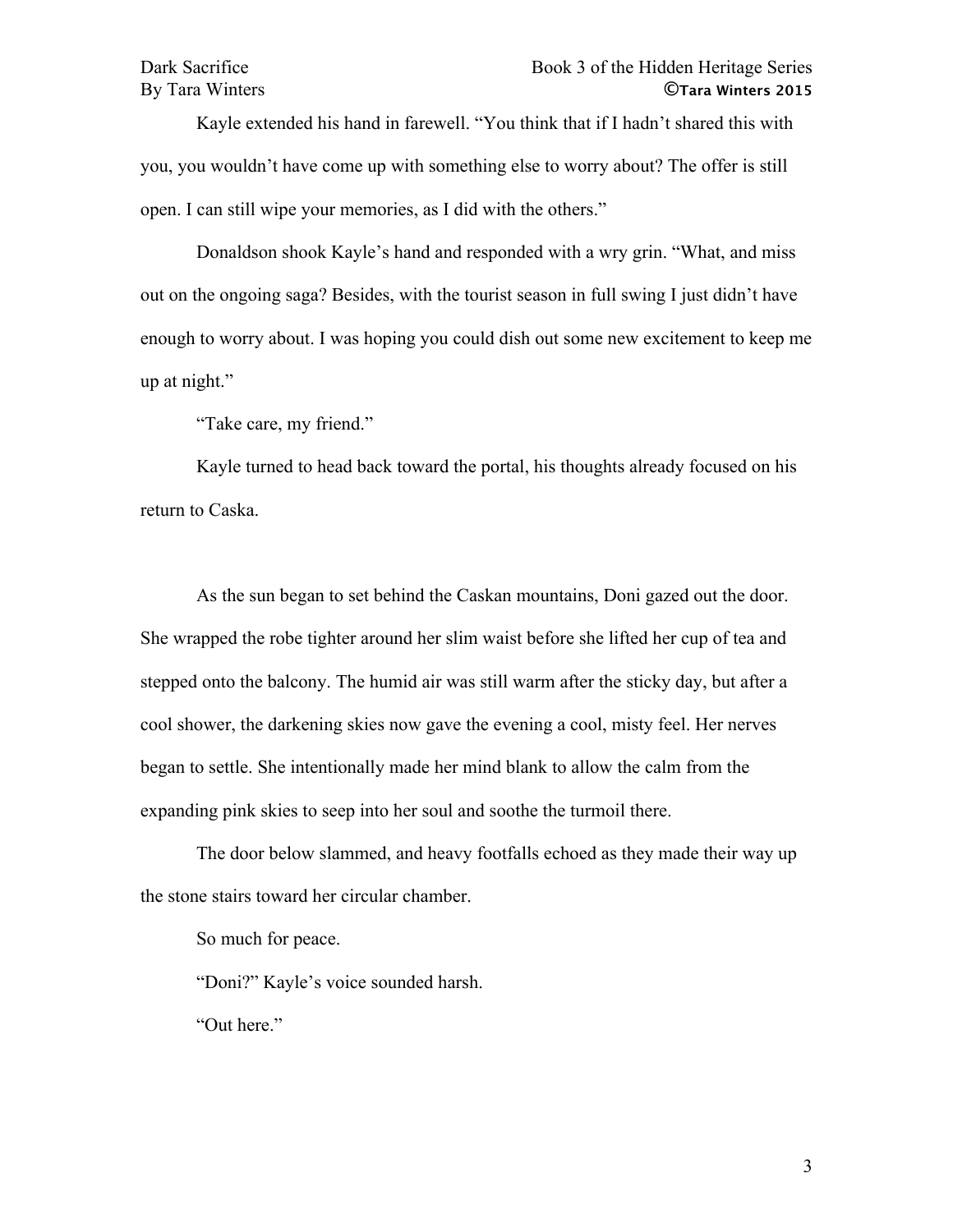He joined her, his gray eyes taking in the steaming mug and her long robe. "Early to retire, isn't it?"

"Perhaps I am not retiring but returning from a shower, lover. And hello to you too," she snipped.

He took the mug from her hands and swallowed a mouthful of the hot tea. As he choked down the burning fluid, she lifted a sardonic brow at him. "It's hot, by the way."

He growled in response and walked back into the cool room, stripping off his shirt. Without further comment, he stepped into the adjoining chamber. Doni heard the hiss of water. She wandered into the room and picked up his discarded shirt and pants.

"Is everything settled?" she asked.

Kayle's face was lifted to the spray; he turned to let the water stream down his hair. Doni leaned against the sink and quietly sipped her tea while he released a long, drawn-out sigh. "Yeah, she is back," he said quietly. "The DesChamps family was waiting for me on my return from Dark Hollow."

Doni remained silent. He gave her a moment to grieve before he quietly spoke. "You should have been there. She was your best friend."

Doni nodded.

"She gave her life to see you safely away." A soft sob escaped Doni; Kayle's gaze did not relent. "You owed her at least that much."

"I know, dammit! I know!" Doni cried. She swept out of the room with a swirl of her long robe.

Kayle's voice followed her. "I cannot keep cleaning up your messes!"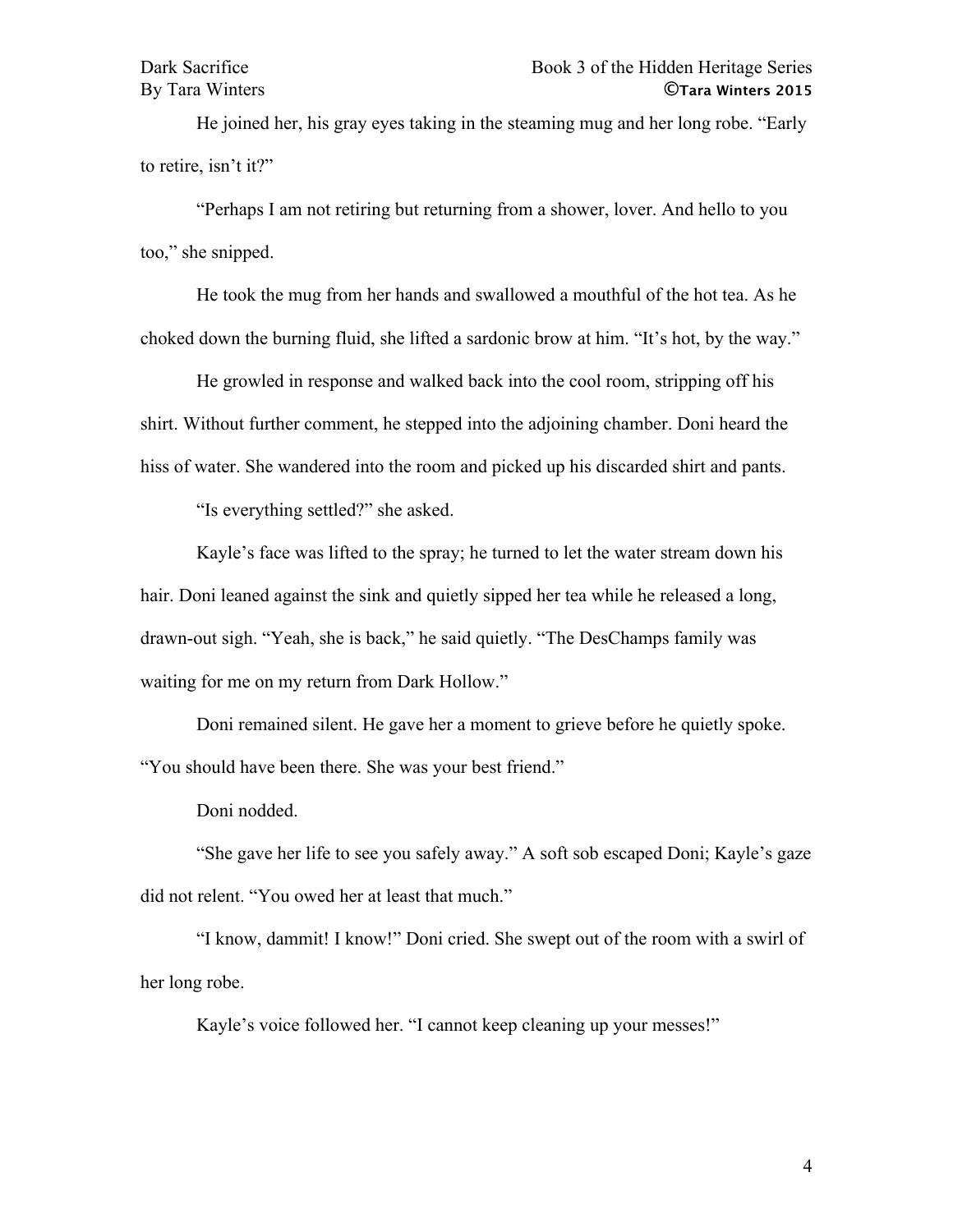Kayle finished his shower. He dried off and slipped into a comfortable pair of pants and fresh shirt as he joined her on the balcony. "You know I am right."

Doni lifted a delicate shoulder but did not respond. They stood in silence, each lost in thought. Doni stared off into the distance. The sunset had become a deep violet onset of night, and she gritted her teeth with the strain of the ongoing task.

"I spoke to Tabitha."

Kayle glanced over in surprise. "Did you? And? Has she left Antoine's care? Were you able to get her away?"

Doni shook her head. "No. Since you departed, things have deteriorated. Antoine is keeping her prisoner. In fact, he has gifted her to Luc DesChamps in return for his loyalty."

"What?"

"And Luc has apparently killed Katie Hennessy, on Antoine's orders. My father has been moved to Antoine's estate, and Cole is also a prisoner, but I have not heard how he is. I cannot contact him as I do Tabitha," Doni reported. As she lifted the cup for another sip of tea, her fingers tightened to white claws.

Kayle exhaled. "Luc DesChamps? Killed Katie? I have not met the man, but knowing Marcus and Bertòn as I do, I cannot believe that he would do such a thing. Who told you this? Tabitha?"

"Yes."

"How did you speak with her? I assume you did not go back into the viper's nest."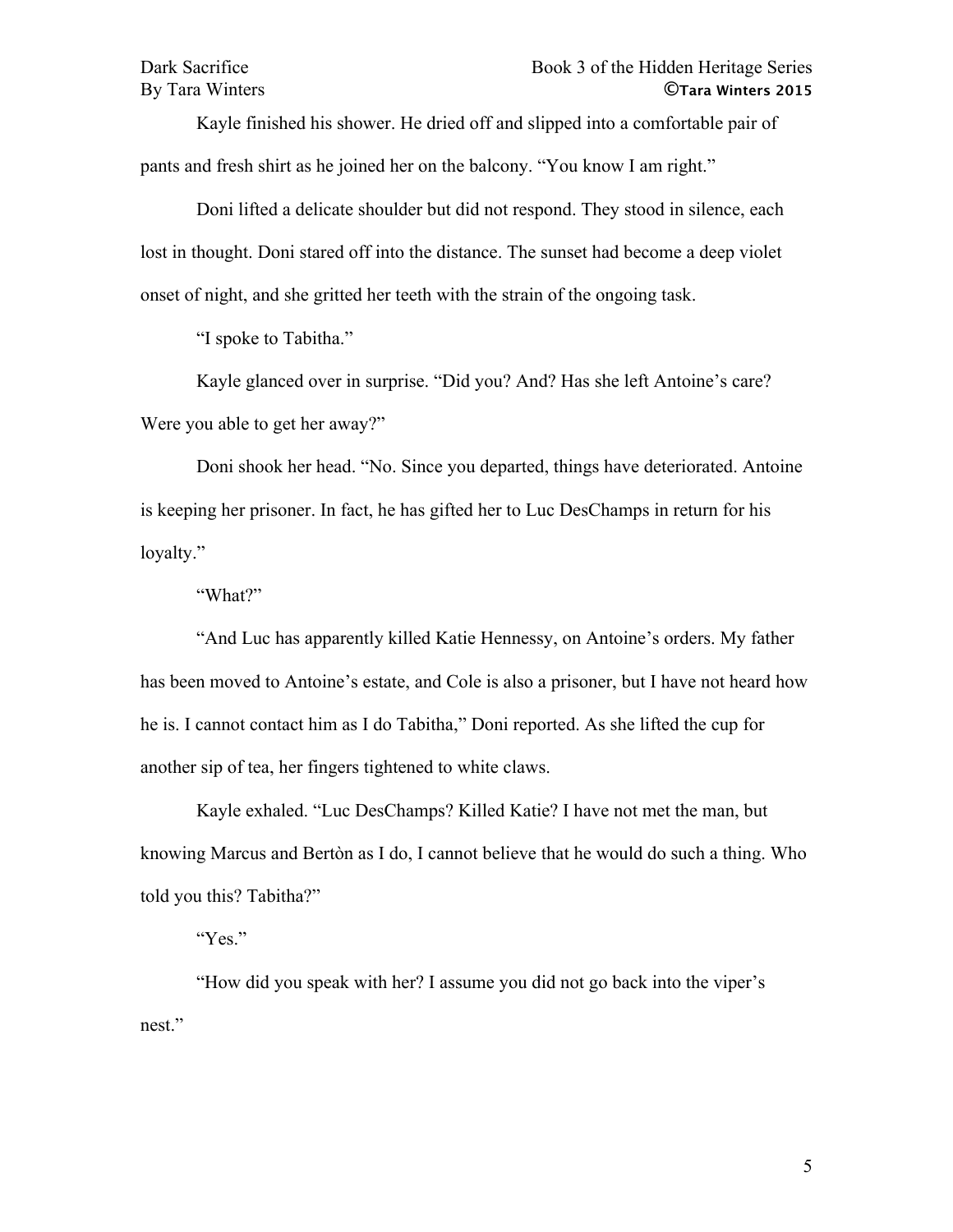"I drew her out with separation, much like Larissa did when she was at Bertòn's home," Doni replied.

"And she was able to maintain it?"

"Kayle." Doni placed a hand on his arm. "You would not have known she was not physically there."

Kayle's brows knit. "How can that be? Any Faye doing a separation has a hazy shape at best. Larissa is one of the best I have ever seen, and even she is not fully substantial."

"I have spoken to the elders. The ability was lost to us many generations ago. When the Faye opted to discontinue breeding with the Caskan and humans, it was thought we needed to strengthen our bloodlines to regain former abilities. We lost so many abilities when we let the inferior blood of the Caskans and humans leech into our lines."

Kayle smiled mockingly. "Inferior? Doni, you have lived among the humans all your life. After a short time here, you are now becoming an elitist?"

Doni brushed him off with an irritated wave of her hand. "I am speaking of blood purity only when it comes to the magic that we Faye carry. Obviously, as I grew up human, I harbor no prejudice."

"I see. So when you discussed this with the elders, what was their response? Did they understand Tabitha's bloodlines?" Kayle asked pointedly.

Doni nodded slowly. "If you are asking if I was truthful about her true parentage, I was. I never told Antoine that she and Cole were his children."

"But you never told him they were not," Kayle countered.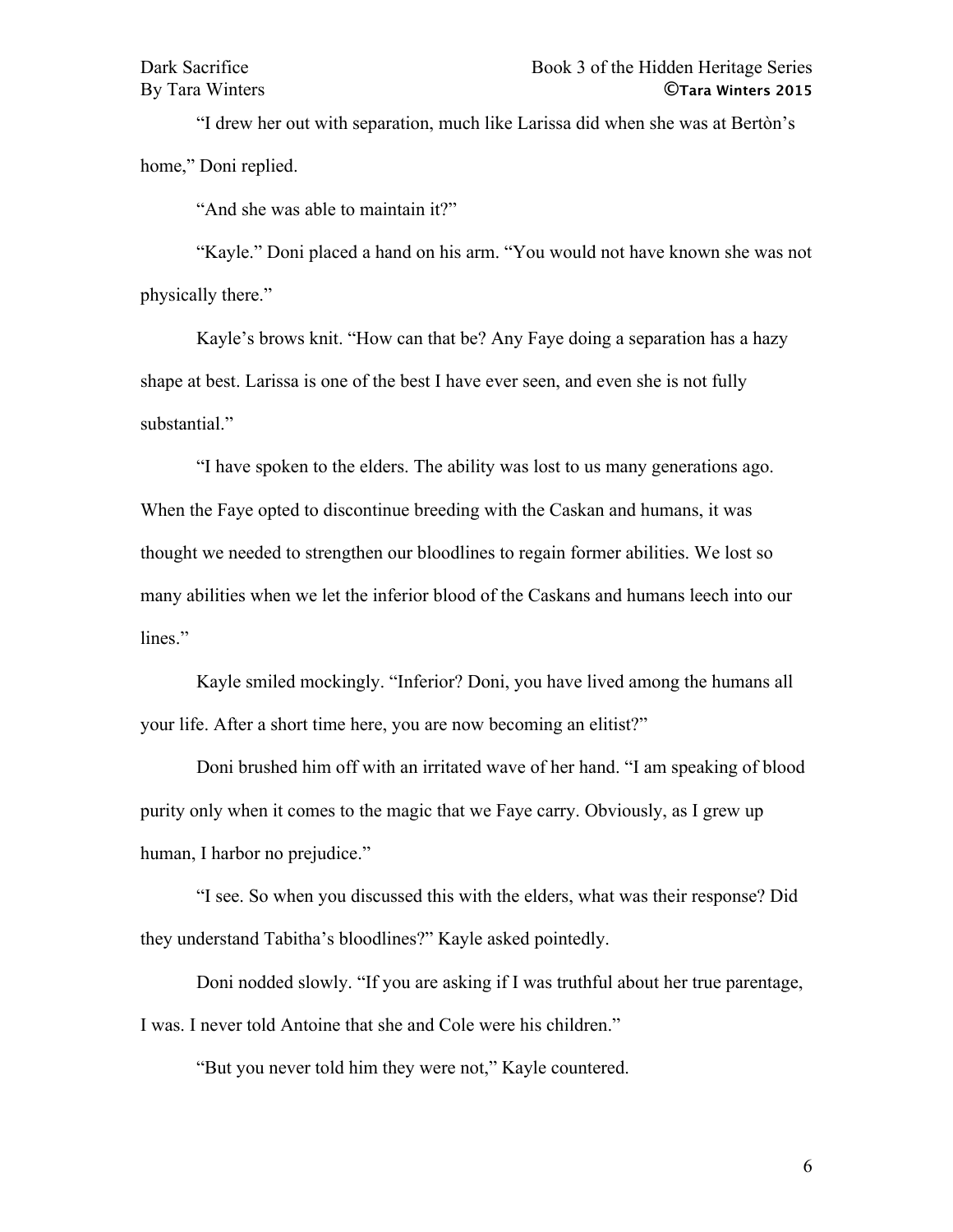# Dark Sacrifice Book 3 of the Hidden Heritage Series By Tara Winters **©Tara Winters 2015**

"How could I? You know how perilous my situation was there. You know I was in fear for my life and for the lives of my children. For God's sake, Kayle, you were the one who came to train me and help me get out. You were there in my darkest hours. You saw the marks on my body from his style of love. Did you honestly think I would have told him about us?" Doni demanded.

"But even now, Tabitha does not know the truth. You let this lie become reality to all, including your children," Kayle snarled.

"I never told them Antoine was their father!"

"You never told them that he was not! Now, he has them both."

"While he believes they are of his blood, they are far safer than they would be if he knew the truth." Doni shot back.

Kayle leaned forward, his eyes shards of steel, as he released the words between clenched teeth. "You could have told Tabitha many times in the past eighteen years. For the love of the One God, Doni, she grew up knowing me. She lived three miles from my house. I saw her every day. You could have informed her, and then we could have told her about our world and what we ran from. She would not now be a prisoner of that madman."

Doni stepped back as though she'd been struck and stared at him. "Are you serious? How could I have told her? After so many years, how could I suddenly just blurt out the truth? One day suddenly say, 'Hey, honey, how was your day? By the way, you know that fisherman, Kayle? Well, it's a funny thing…'"

He slammed his fist on the railing. "Dammit, Doni, it could have been that simple. It could have been as simple as starting that conversation. I watched her for eighteen

7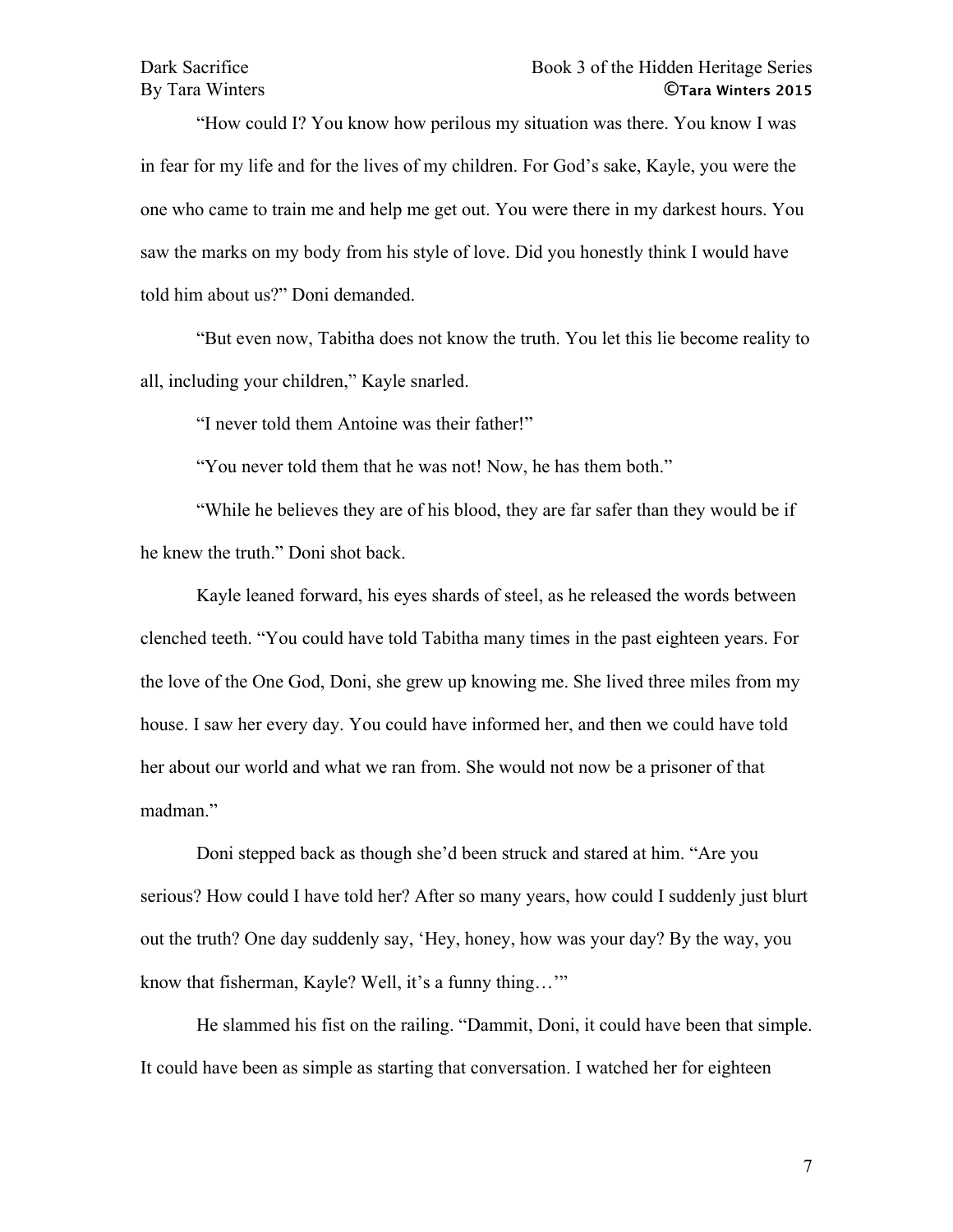# Dark Sacrifice Book 3 of the Hidden Heritage Series By Tara Winters **©Tara Winters 2015**

years, and I could not reach out and talk to her or even ask her about herself without looking like some kind of pedophile. I am her father, Godammit, and if you had the sense to have had that discussion with her, I may have been able to help her. Now she is in the hands of that madman. And he has handed her over to a man who killed on his order and allowed him to rape your daughter. This could have been avoided."

Doni spun around. "How dare you! This is no game! We are talking about telling our daughter she came from a different world. How do you tell a child she has magical abilities? That her parents are not even human? What would she think? She needed to find her own way in our world!"

"That is not *our* world. We don't belong there anymore than Tabitha does." Kayle hissed.

"She does. She grew up in that world, and she can make a life for herself there. No impending war, no parent who would hold her prisoner for her healing…"

"Doni, by all that is holy, she is a full-blooded Faye, with abilities that we have barely scratched. She cannot remain in that world with those abilities." The fight faded from Kayle's voice. "You knew she would come here. You left her that damn note."

"How could I have known she would come here? How could I have guessed that she would find the portal?"

"Because Antoine's spies were watching her. They were waiting for you to leave and let the net weaken. I told you to stop coming over. What were you thinking, leaving her that note? What did you think would happen?" Kayle demanded.

Doni shook her head. "I thought that after I left that small detail, I would tell her when I returned." She slid her hands into her long white hair and let her fingers run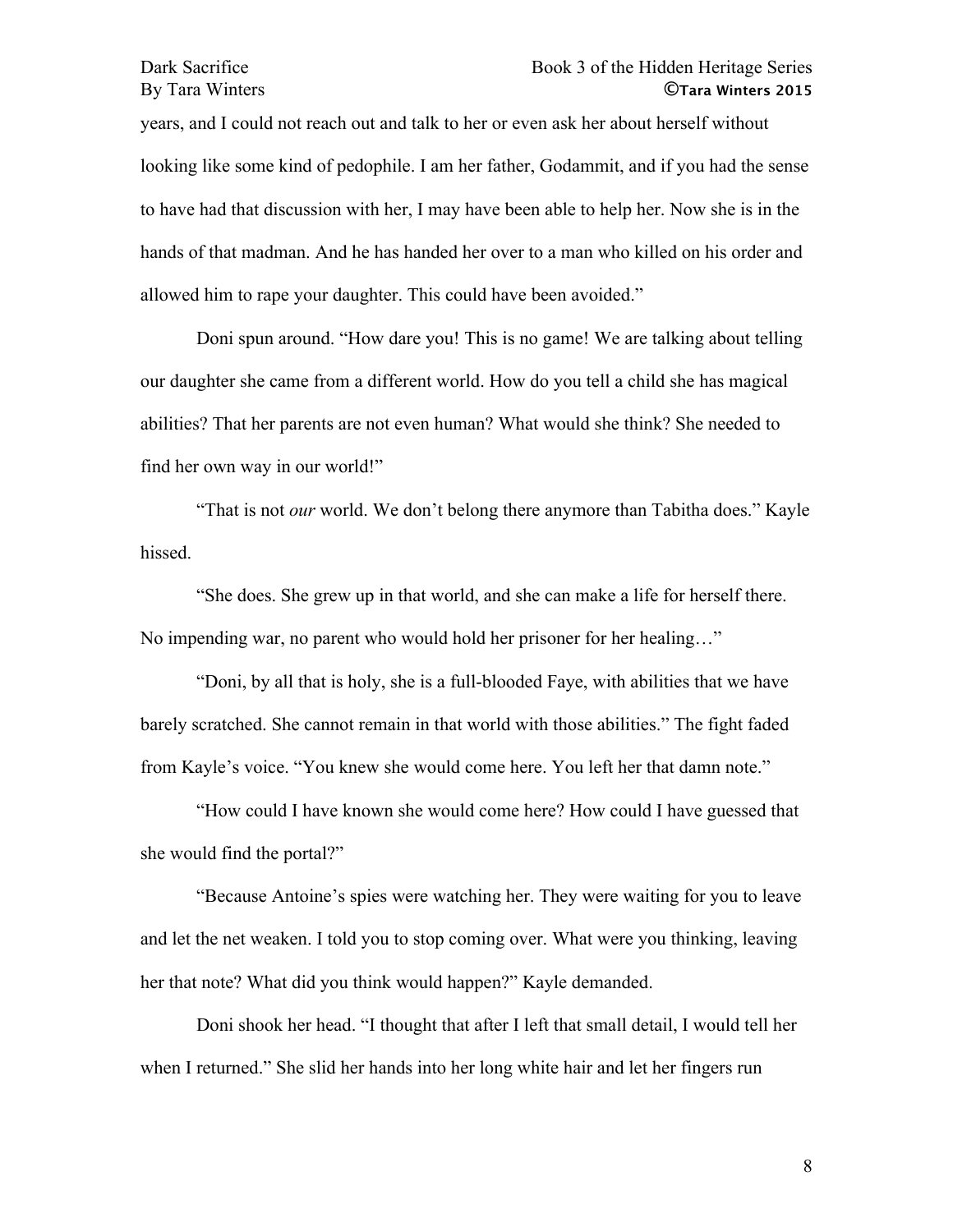through the silken strands as she stared out at the scenery. "I could not bear to have her think I had been committed yet again."

Kayle turned from her, realizing the game she played with his emotions. With her full arsenal of wiles, she knew how to get beneath his anger. "Damn your pride, Doni. Tabitha's life may be forfeit for your selfish ends."

Doni let her hair drop and glanced back at him. "Pride? My daughter grew up thinking her mother was nothing more than a fragile little egg who would break apart as soon as things got difficult."

Kayle turned back to her. "No, I think Tabitha thinks her mother is a frightened mouse who runs every time things get tough."

"I thought this was what you wanted, for me to tell her the truth!"

"Yes! Back before she showed up in Caska! You knew she was here when she arrived in Calais. You could have met her and turned her back, yet you let her fall into his clutches," Kayle accused. "Now how many lives will be lost trying to get her out again?"

"No lives need be lost. She can get herself out of there, as I did."

Kayle's short laugh was caustic. "If you recall, you had a full-blood Faye to assist and train you. Tabitha is there on her own."

Doni turned to him and placed a gentle hand on his arm. "Kayle, I am trying to tell you that she is even stronger than I am. She can get out. And when she does, she will be that much more powerful. When she returns home, she can hone those powers. And then she will be unstoppable."